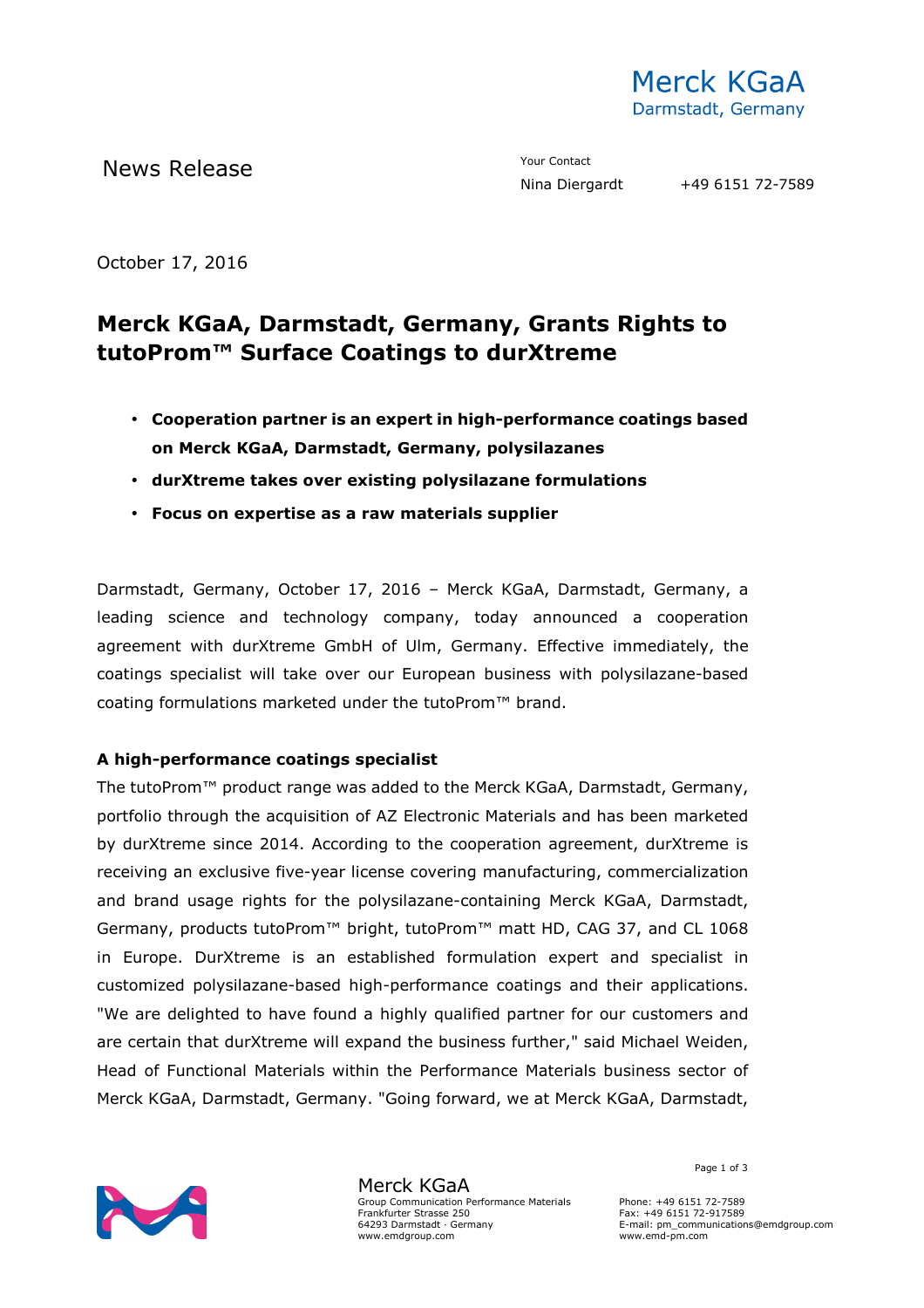## News Release

Germany, will focus on our core competencies in material production, and not on coating manufacturing."

At the same time, the commercialization of the polysilazane binder Durazane™ will be transferred back to Merck KGaA, Darmstadt, Germany. Durazane™ products are employed to produce high-performance coatings for surface protection and have also been marketed by durXtreme since 2014.

### **Glass-like, permanent barrier coating against graffiti**

TutoProm™ is a transparent coating system that allows for imparts an ultra-thin, glass-like finish and lasting soiling protection to smooth, non-suction surfaces. It is applied in the interiors and on the exteriors of public transport for graffiti protection and is also used to protect building facades, ship hulls, classic cars, and artworks in public spaces from negative environmental influences. TutoProm<sup>™</sup> ideally complements the durXtreme portfolio, which offers a broad range of products specifically developed for ultra-thin yet highly durable surface coatings in industrial applications. According to the cooperation agreement covering tutoProm $\mathbb{M}$ , durXtreme GmbH will also receive access to manufacturing know-how and take over the existing customer base of Merck KGaA, Darmstadt, Germany, for polysilazanecontaining finished formulations. Matthias F. Koseck, Managing Director of DurXtreme, said, "With our knowledge and our practical experience, we are in a position to continue to provide Merck KGaA, Darmstadt, Germany, customers with the best service and support for all our products."

#### **About durXtreme**

durXtreme is a specialist for high-quality, long-lasting, innovative, and functional coating solutions based on polysilazanes. As a future-oriented and innovative company, durXtreme GmbH offers not only finished formulations for industry and commerce but also customized solutions for nearly every application. Headquartered in Ulm, Germany, durXtreme GmbH was founded by Dr.-Ing. Titus J. Rinke, Dr.-Ing. Christian Koch and Matthias F. Koseck specifically for the commercialization and further development of polysilazane high-performance coatings. In 2014, durXtreme became an official marketing partner of AZ Electronic Materials GmbH and today supports more than 500 contacts in the polysilazanes field.

All Merck KGaA, Darmstadt, Germany, press releases are distributed by e-mail at the same time they become available on the EMD Group Website. In case you are a resident of the USA or Canada please go to www.emdgroup.com/subscribe to register again for your online subscription of this service as our newly introduced geo-targeting requires new links in the email. You may later change your selection or discontinue this service.

#### **About Merck KGaA, Darmstadt, Germany:**

Merck KGaA, Darmstadt, Germany, is a leading science and technology company in healthcare, life science and performance materials. Around 50,000 employees work to further develop technologies that improve and enhance life – from biopharmaceutical therapies to treat cancer or multiple sclerosis,